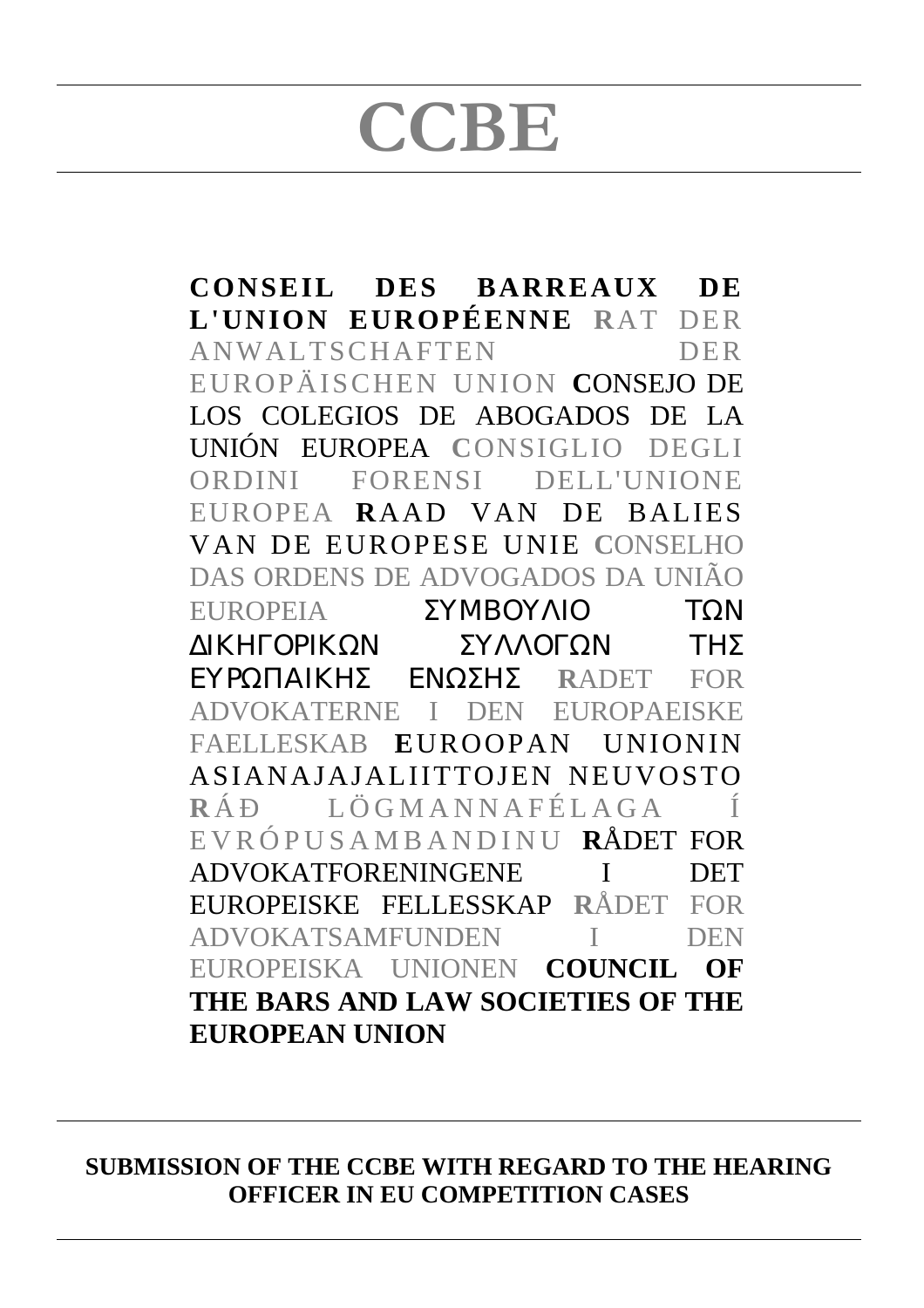## **SUBMISSION OF THE CCBE WITH REGARD TO THE HEARING OFFICER IN EU COMPETITION CASES**

### **I. Introduction**

- 1. The Council of the Bars and Law Societies of the European Union (CCBE) represents through the national Bars and Law Societies some 500,000 European Lawyers within and outside the European Union. In this capacity, the CCBE often submits its views on issues concerning access to justice and the effective judicial protection of citizens of the EU. It is a primary concern of the Bar that the European Union is and remains a Community based on the rule of law, i.e. a Community characterized by enforceable legislation which is subject to review and providing effective and adequate judicial protection to the citizens of the European Union.
- 2. Following the Commission's press release on 29 May 2000, announcing the appointment of John Temple Lang as Hearing Officer and indicating that Commissioner Monti had given instructions to explore possibilities for strengthening the role of the Hearing Officer, the CCBE decided that it was important to consider the position of the Hearing Officer in EU Competition proceedings.
- 3. Under these circumstances, the CCBE finds it all the more important to submit its views to the effect that a reform should indeed be carried out.

## **II. General remark**

- 4. By submitting the view that the position and role of the Hearing Officer should be strengthened, the CCBE is not implying that the Hearing Officer can replace a proper independent tribunal as required under article 6 of the ECHR. The present submission does also not imply that the CCBE considers the access which is given to the file of the Commission in competition proceedings to be sufficient and the procedures regulating that access adequate. These latter issues are however not the subject of this contribution. This contribution exclusively focuses on the role of the Hearing Officer.
- 5. The CCBE is of the opinion that the Hearing Officer is a crucial element in improving the fairness (and in many respects also the efficiency) of EU competition proceedings.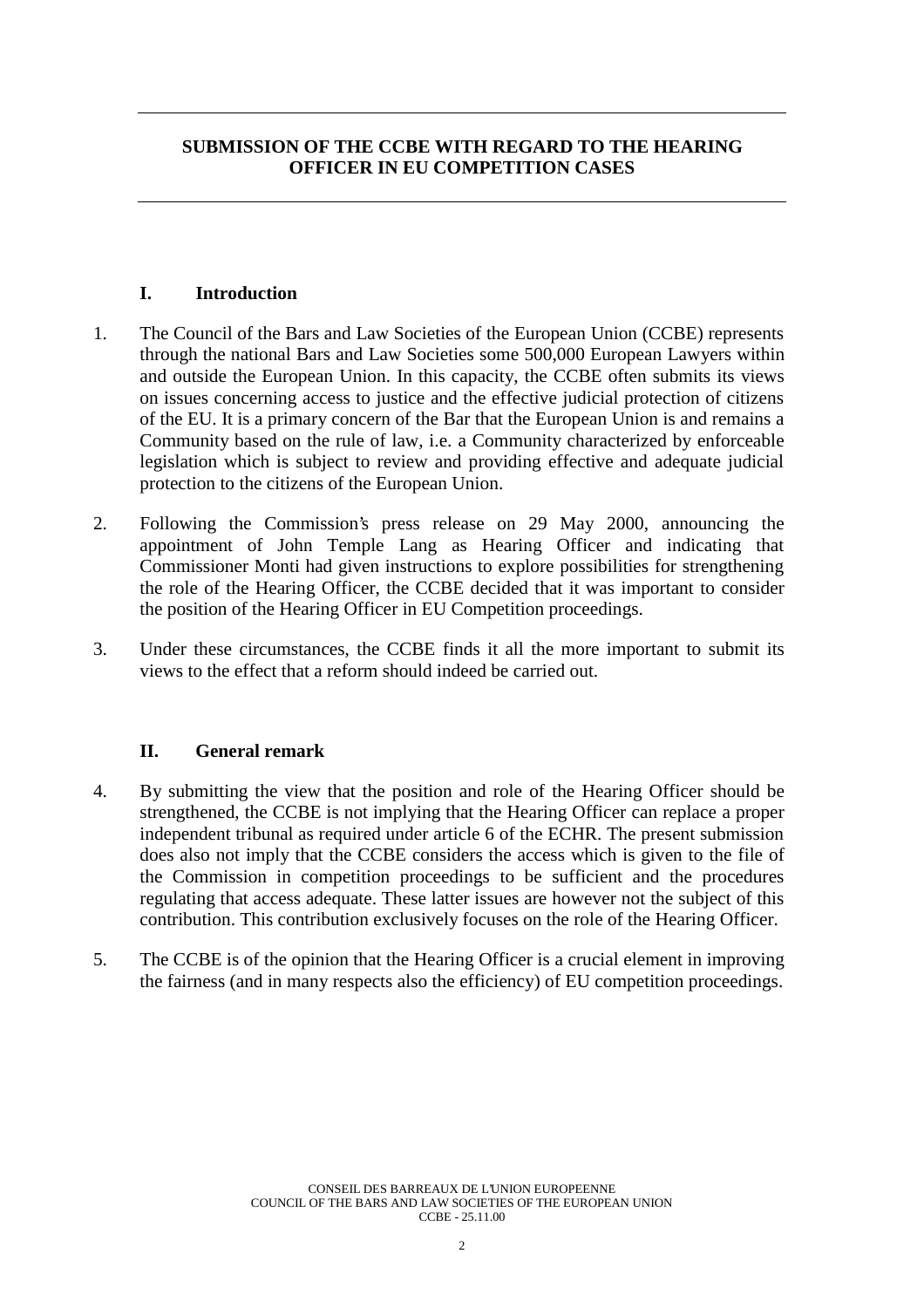#### **III. Specific comments**

- A. Position and powers of the Hearing Officer
- 6. The CCBE is of the opinion that the position and powers of the Hearing Officer should in any event be extended as follows:
	- A non-confidential version of the Hearing Officer's report should be disclosed to all interested parties in a competition proceedings;
	- As there is no effective judicial protection in merger control cases, the role of the Hearing Officer should in particular in merger control cases be expanded such as to build in checks and balances that might contribute to a fairer procedure. In this respect, the Hearing Officer should in particular be given the power to:
		- decide whether questions addressed to parties do not go beyond the scope of the relevant investigation and what is needed;
		- be consulted before case-handlers reject a Form CO as being 'incomplete';
		- be informed of and review draft statements of objections and decisions (both of procedural nature and in substance);
		- arbitrate disputes between case-handlers and parties concerning the fairness of the proceedings;
		- be informed of and monitor exchanges of information among national antitrust authorities and the case-handlers/Merger Task Force/the Directorate-General Competition;
		- be informed of and monitor exchanges of information between the case-handlers/Merger Task Force/the Directorate-General Competition and non-EU antitrust authorities.
	- The Hearing Officer should be given the power to play a role in assessing whether evidence provided by the Commission or by the parties satisfies prima facie judicial standards of proof. The Hearing Officer should have the opportunity to express his views on the evidence and where requested or required, make recommendations to the Director-General for competition and/or the parties.
	- The CCBE could also endorse a proposal whereby the Hearing Officer would issue in all cases an independent, non-binding, opinion that would be communicated to the parties and published with the Commission's decision (this would apply in articles 81 and 82 EC procedures as well as in Phase II merger cases).